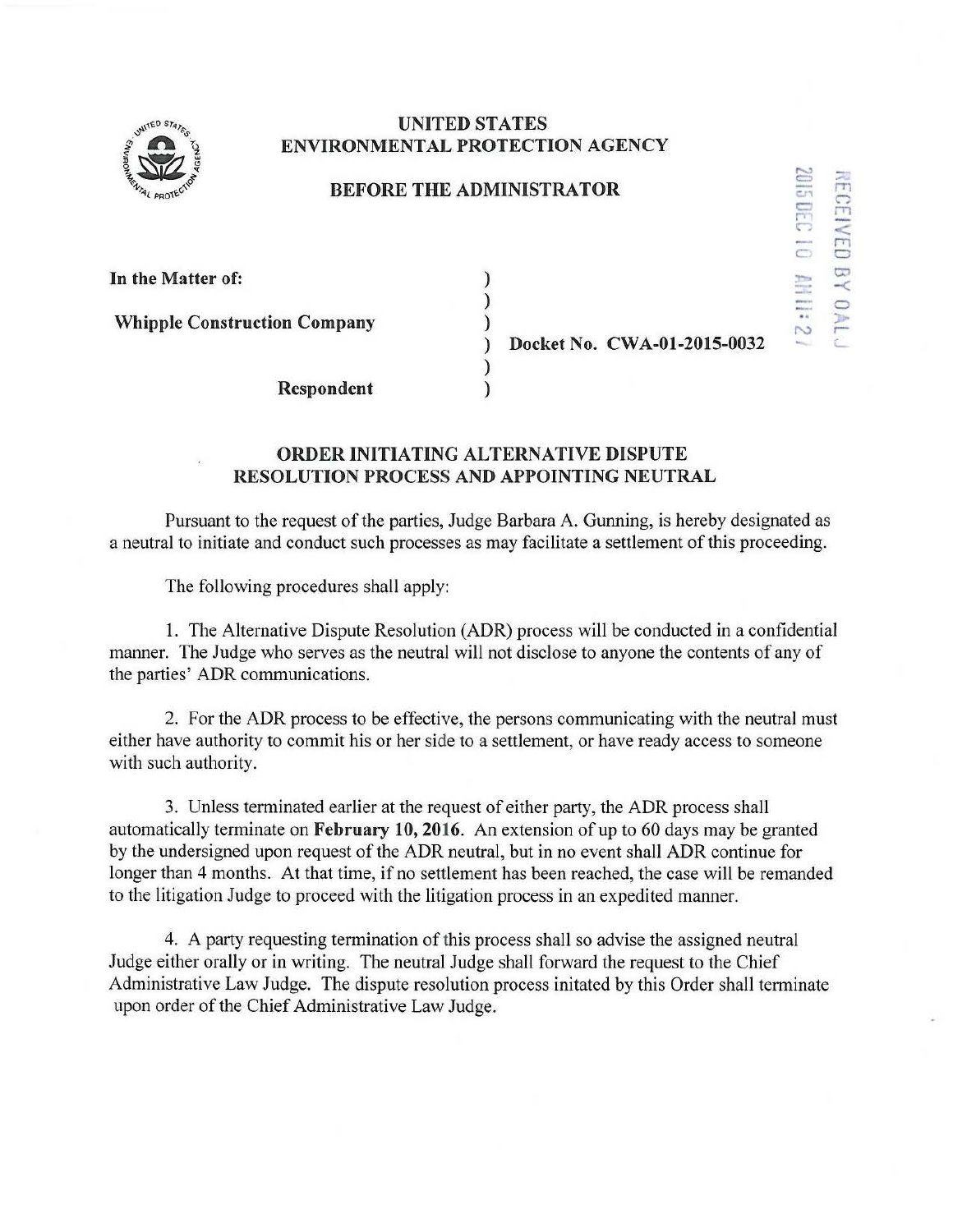5. At the termination of the ADR process, the parties will be sent a questionnaire to elicit their views and the experience with the process. The contents of individual questionnaires will be kept confidential and will be made available to the neutrals and others only in a composite format.

6. Please note that pursuant to an official EPA pilot program, rather than filing all documents with the Regional Hearing Clerk as specified in 40 C.F.R. § 22.5(a), **all documents**  and correspondence filed in this matter shall be filed with the Headquarters Hearing Clerk at the following address: Sybil Anderson, Headquarters Hearing Clerk, Office of Administrative Law Judges, 1200 Pennsylvania Avenue, N.W., Mail Code 1900R, Washington, D.C. 20460. If filings are sent by commercial carriers, such as UPS and Fedex, or hand-delivered, the following physical address should be used: Ronald Reagan Building, Rm. Ml200, 1300 Pennsylvania Avenue, NW, Washington, D.C. 20004. The Regional Hearing Clerk may properly reject any documents that a party attempts to file in the Regional Office while this matter is before the Administrative Law Judge.

Susan L. Biro Chief Administrative Law Judge

Dated: December 10, 2015 Washington, DC